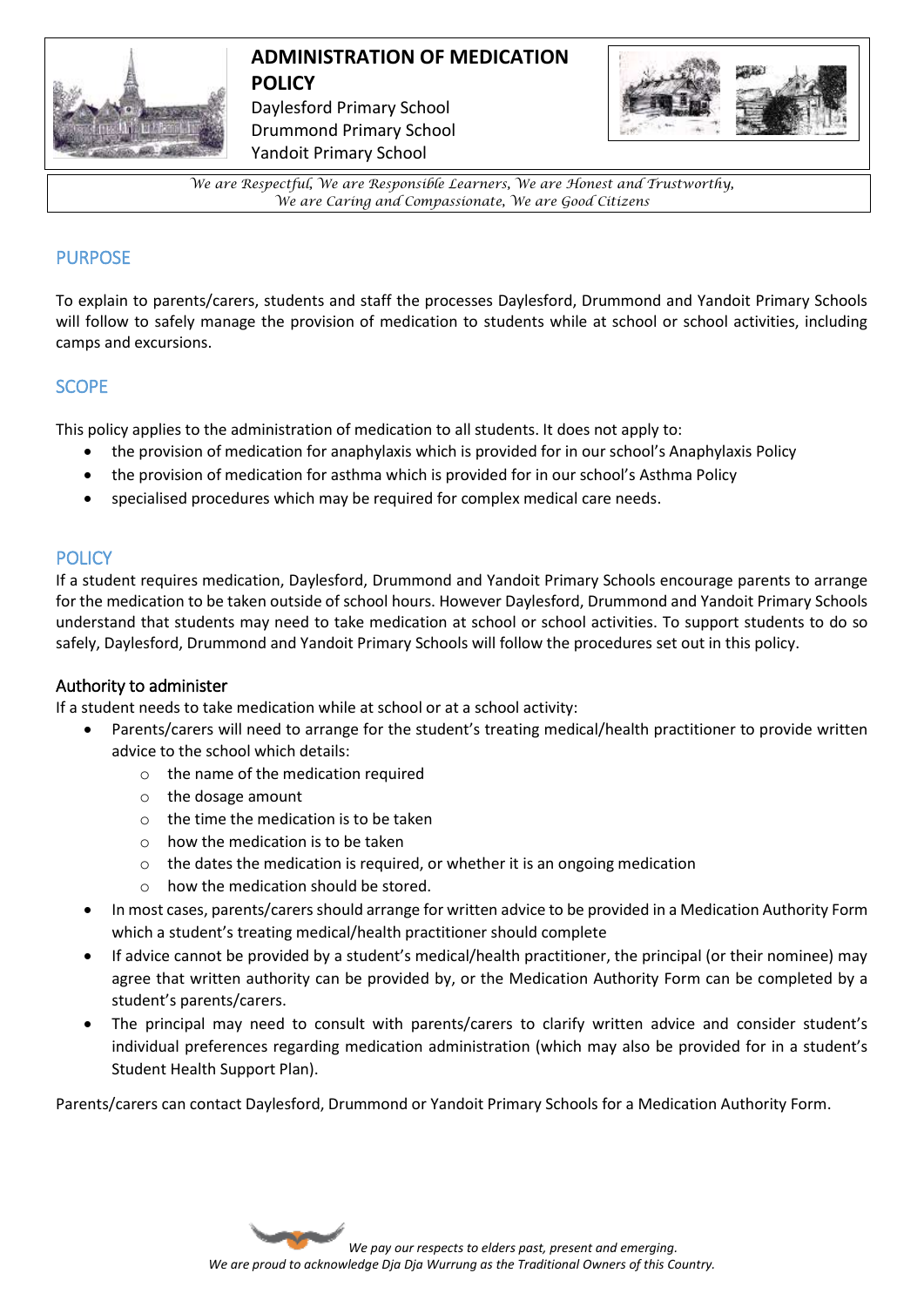## Administering medication

Any medication brought to school by a student needs to be clearly labelled with:

- the student's name
- the dosage required
- the time the medication needs to be administered.

Parents/carers need to ensure that the medication a student has at school is within its expiry date. If school staff become aware that the medication a student has at school has expired, they will promptly contact the student's parents/carers who will need to arrange for medication within the expiry date to be provided.

If a student needs to take medication at school or a school activity, the principal (or their nominee) will ensure that:

- 1. Medication is administered to the student in accordance with the Medication Authority Form so that:
	- the student receives their correct medication
	- in the proper dose
	- via the correct method (for example, inhaled or orally)
	- at the correct time of day.
- 2. A log is kept of medicine administered to a student.
- 3. Where possible, two staff members will supervise the administration of medication.
- 4. The teacher in charge of a student at the time their medication is required:
	- is informed that the student needs to receive their medication
	- if necessary, release the student from class to obtain their medication.

#### *Self-administration*

In some cases it may be appropriate for students to self-administer their medication. The principal may consult with parents/carers and consider advice from the student's medical/health practitioner to determine whether to allow a student to self-administer their medication.

If the principal decides to allow a student to self-administer their medication, the principal may require written acknowledgement from the student's medical/health practitioner, or the student's parents/carers that the student will self-administer their medication.

#### **Storing medication**

The principal (or their nominee) will put in place arrangements so that medication is stored:

- securely to minimise risk to others
- in a place only accessible by staff who are responsible for administering the medication
- away from a classroom (unless quick access is required)
- away from first aid kits
- according to packet instructions, particularly in relation to temperature.

For most students, Daylesford, Drummond and Yandoit Primary Schools will store student medication in the sick bay.

The principal may decide, in consultation with parents/carers and/or on the advice of a student's treating medical/health practitioner:

- that the student's medication should be stored securely in the student's classroom if quick access might be required
- to allow the student to carry their own medication with them, preferably in the original packaging if:
	- $\circ$  the medication does not have special storage requirements, such as refrigeration
	- $\circ$  doing so does not create potentially unsafe access to the medication by other students.